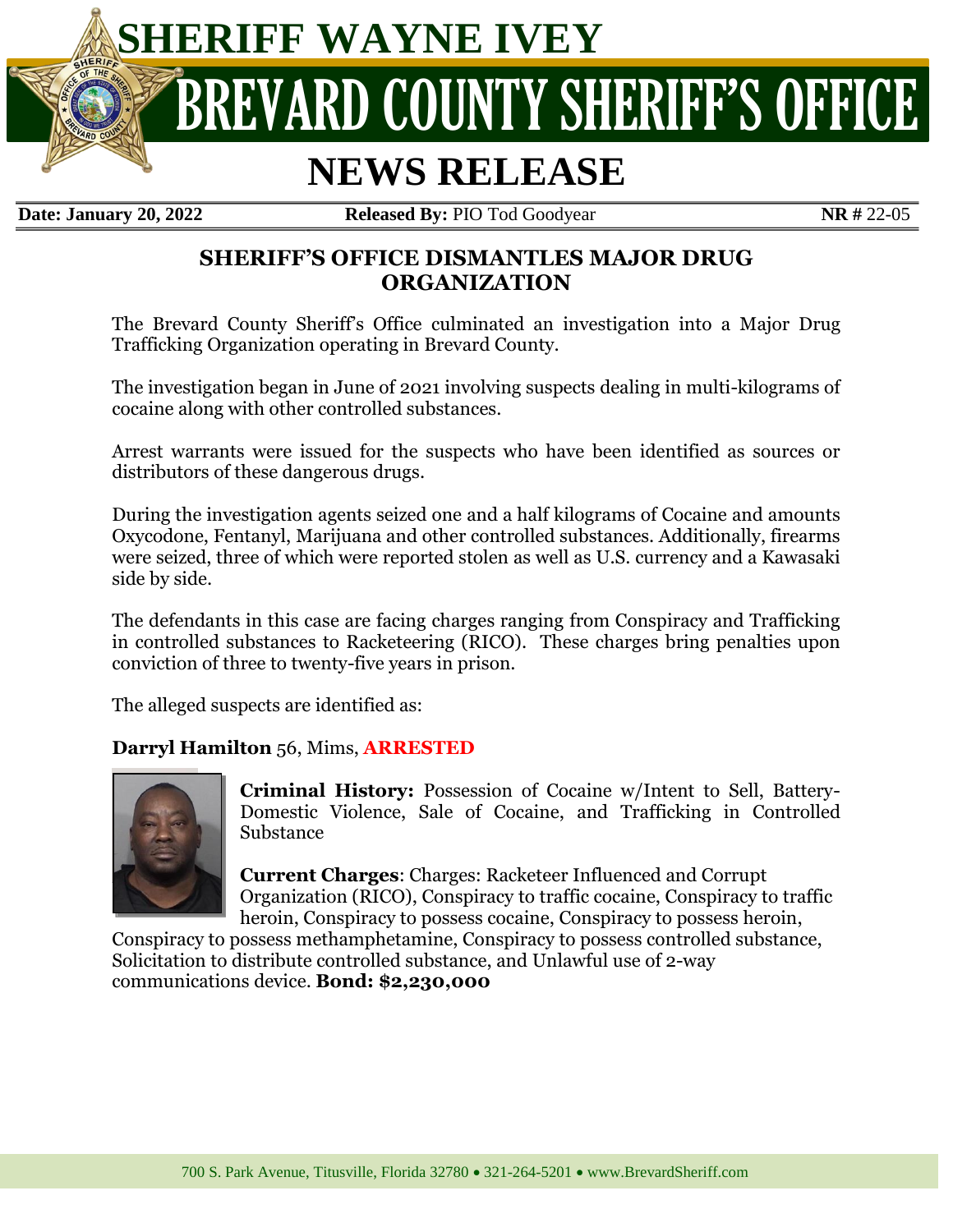### **Kermit Anderson**, 41, Titusville. **ARRESTED**



**Criminal History:** Possession Firearm/Ammo with Domestic Violence Injunction, Battery Domestic Violence, False Imprisonment, Resisting Office, Battery, Disorderly Conduct, Obstruction by Disguise, and Introduction of a Controlled Substance into County Detention Facility.

**Current Charges**: Racketeer Influenced and Corrupt Organization (RICO), Conspiracy to Traffic in Cocaine, Trafficking in Oxycodone,

Conspiracy to Possess Oxycodone, Conspiracy to Possess Heroin, Conspiracy to Possess Cocaine, Possession of Fentanyl and Unlawful Use of a Two-Way Communications Device. **Bond: \$1,205,000**

**Ralph Osborne**, 34, Rockledge. **ARRESTED**



**Criminal History:** Possession of Cocaine w/Intent to Sell, Lewd & Lascivious, Possession of Controlled Substance w/Intent to Sell, and Trafficking Cocaine.

**Current Charges**: Racketeer Influenced and Corrupt Organization (RICO), Conspiracy to Traffic Cocaine**,** Conspiracy to Traffic Cocaine, and Unlawful Use of a Two-Way Communication Device. **Bond: \$1,010,000**

#### **Ronnie Thomas**, 41, Titusville. **ARRESTED**



**Criminal History:** Aggravated Battery Domestic Violence, Battery Domestic Violence, and False ID Given to Law Enforcement Officer.

**Current Charges**: Racketeer Influenced and Corrupt Organization (RICO), Conspiracy to Possess Oxycodone, Conspiracy to Possess Cocaine, Conspiracy to Possess Methamphetamine, Conspiracy to Possess Heroin, Solicitation to Sell Heroin, Solicitation to Sell Cocaine, Solicitation to Sell

Methamphetamine, and Unlawful Use of Two-Way Communications Device. **Bond: \$975,000**

# **Drug Organization Suspects:**



**Bernard Anderson Jr.**, 30, Titusville, Charges: Conspiracy to Possess Oxycodone, Solicitation to sell Oxycodone, Unlawful Use of a Two-Way Communications Device.

**WANTED**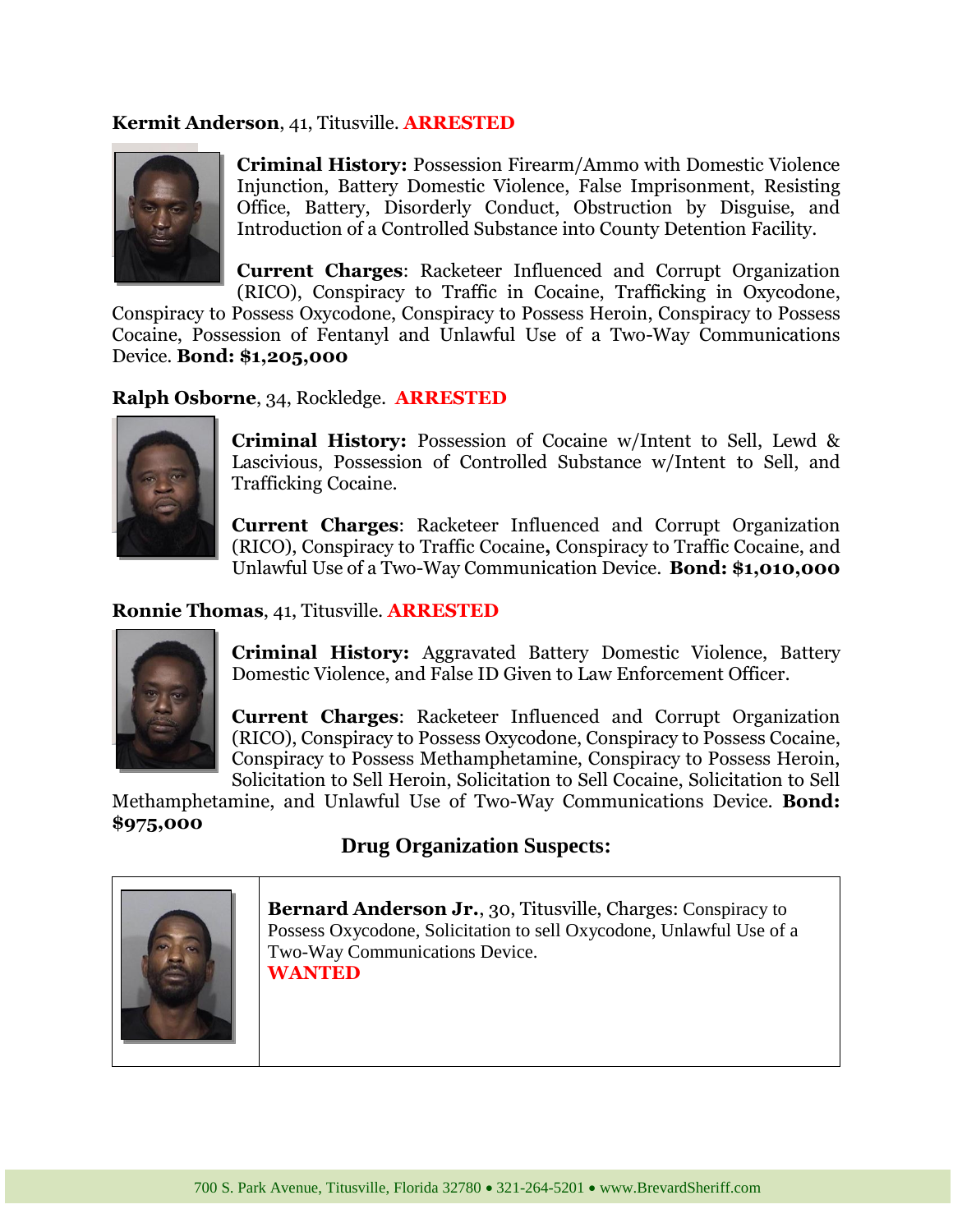| Krystal Berrera, 23, Titusville, Charges: Conspiracy to Possess<br>Cocaine, Solicitation to sell Cocaine, and the Unlawful Use of a Two-Way<br><b>Communications Device.</b><br><b>WANTED</b>                                                                                                                  |
|----------------------------------------------------------------------------------------------------------------------------------------------------------------------------------------------------------------------------------------------------------------------------------------------------------------|
| <b>Cecil Byron</b> , 32, Titusville, Charges: Conspiracy to Traffic<br>Methamphetamine, Conspiracy to Sell Heroin, Conspiracy to Sell Cocaine,<br>Conspiracy to Possess Heroin, Conspiracy to Possess Cocaine, and he<br>Unlawful Use of a Two-Way Communication Device. Bond:<br>\$860,000<br><b>ARRESTED</b> |
| <b>Jeffrey Carney, 48, Titusville, Charges: Conspiracy to Possess</b><br>Methamphetamine, Solicitation to sell Methamphetamine, and the<br>Unlawful Use of a Two-Way Communications Device. <b>Bond: \$55,000</b><br><b>ARRESTED</b>                                                                           |
| <b>Bridgett Davis, 56, Titusville, Charges: Conspiracy to Possess</b><br>Oxycodone, Solicitation to sell Oxycodone, and the Unlawful Use of a<br>Two-Way Communications Device. Bond: \$55,000<br><b>ARRESTED</b>                                                                                              |
| Carter Dudley, 51, Titusville, Charges: Solicitation to Sell<br>Methamphetamine, Solicitation to Sell Cocaine, Conspiracy to Possess<br>Methamphetamine, Conspiracy to Possess Cocaine, and the Unlawful Use<br>of a Two-Way Communication Device. Bond: \$105,000<br><b>ARRESTED</b>                          |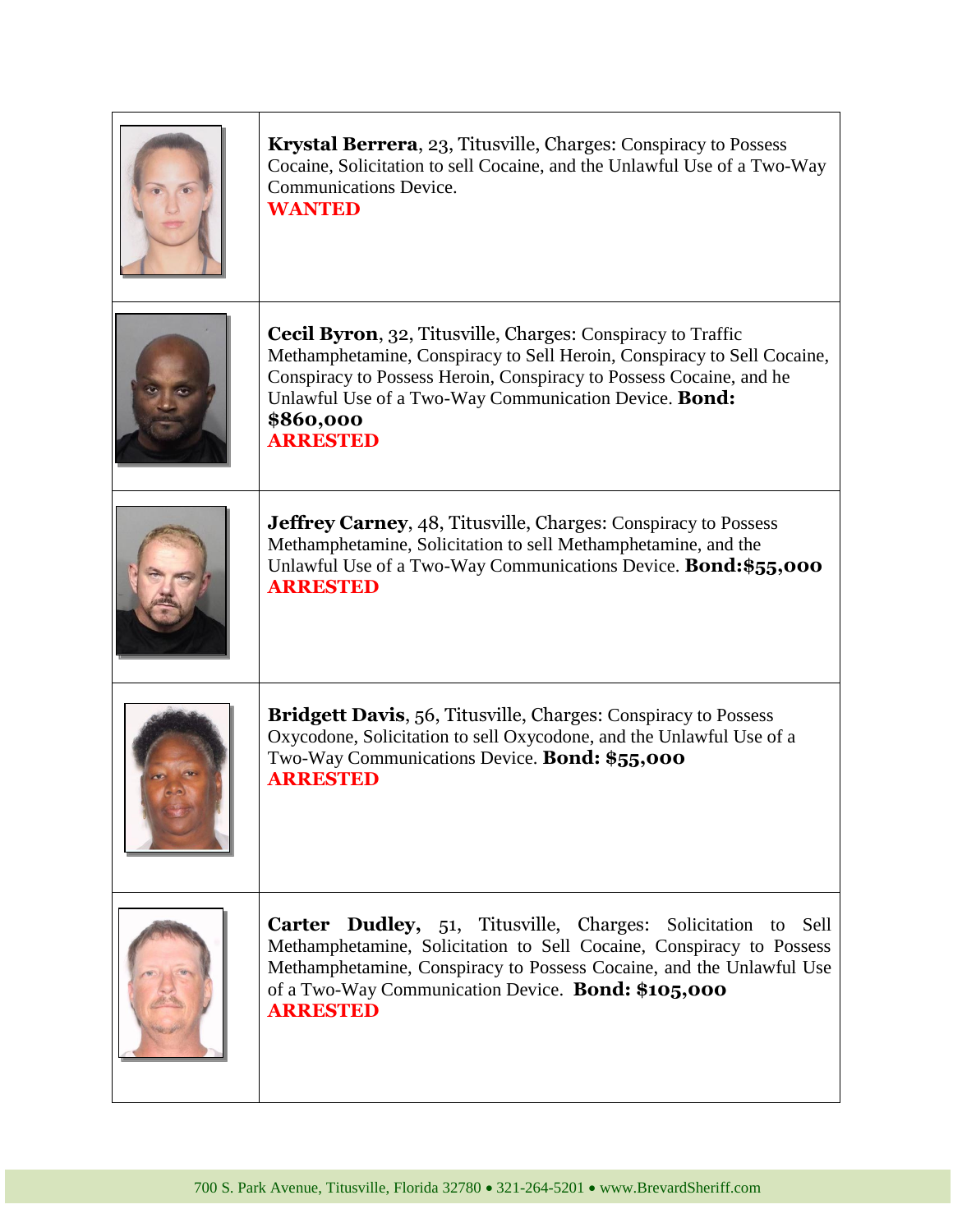| <b>Edward Fishmon Jr</b> , 28, Cocoa, Charges: Conspiracy to Possess<br>Oxycodone, Solicitation to sell Oxycodone, and the Unlawful Use of a<br>Two-Way Communications Device. Bond \$107,000<br><b>ARRESTED</b>                                                                                                             |
|------------------------------------------------------------------------------------------------------------------------------------------------------------------------------------------------------------------------------------------------------------------------------------------------------------------------------|
| <b>Sofenya Grant</b> , 35, Titusville, Charges: Conspiracy to Traffic in<br>Heroin, and the Unlawful Use of a Two-Way Communications Device.<br><b>WANTED</b>                                                                                                                                                                |
| Darin Guinyard, 53, Mims, Charges: Conspiracy to Possess Cocaine,<br>Conspiracy to Possess Controlled Substance, Solicitation to sell Controlled<br>Substance, Solicitation to sell Cocaine, Violation of Felony Probation, and<br>the Unlawful Use of a Two-Way Communications Device. Bond:<br>\$85,000<br><b>ARRESTED</b> |
| <b>Andrew Haltom</b> , 30, Titusville, Charges: Conspiracy to Possess<br>Heroin, Solicitation to sell Heroin, and the Unlawful Use of a Two-Way<br>Communications Device. Bond: \$55,000<br><b>ARRESTED</b>                                                                                                                  |
| <b>Daniel Hunter, 44, Titusville, Charges: Solicitation to Sell Heroin,</b><br>Solicitation to Sell Cocaine, Conspiracy to Possess Heroin, Conspiracy to<br>Possess Cocaine, and the Unlawful Use of a Two-Way Communication<br>Device. Bond: \$105,000<br><b>ARRESTED</b>                                                   |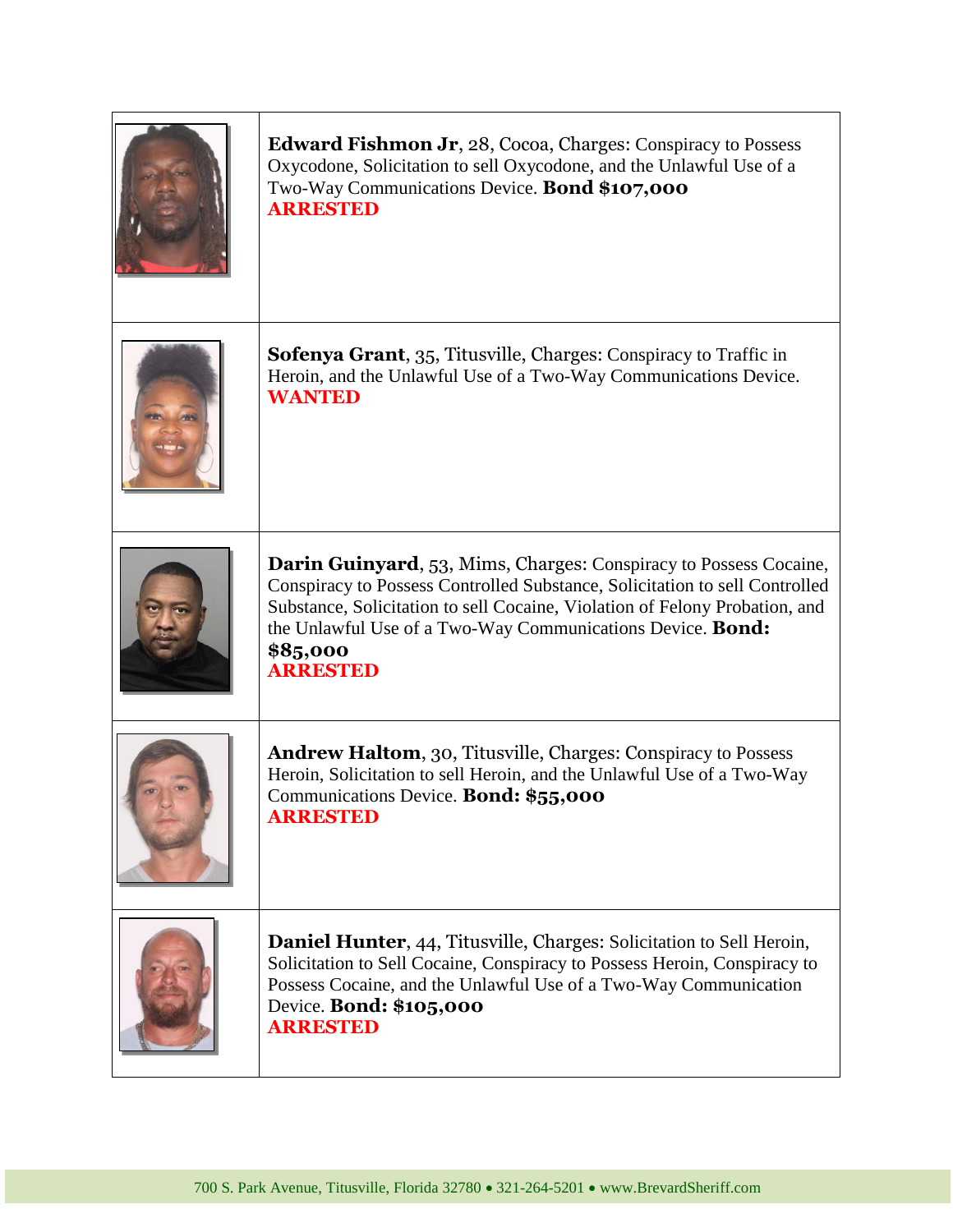| Jason Kittles, 43, Mims, Charges: Conspiracy to Possess Cocaine,<br>Solicitation to sell Cocaine, and Unlawful Use of a Two-Way<br>Communications Device. Bond: \$55,000<br><b>ARRESTED</b>                                                                                  |
|------------------------------------------------------------------------------------------------------------------------------------------------------------------------------------------------------------------------------------------------------------------------------|
| <b>Eric Lewis, 54, New Smyrna Beach, Charges: Conspiracy to Possess</b><br>Cocaine, Solicitation to Sell Cocaine, and the Unlawful Use of Two-Way<br>Communications Device. Bond: \$55,000<br><b>ARRESTED</b>                                                                |
| <b>Alan Patterson Jr.</b> , 38, Palm Bay, Charges: Conspiracy to Traffic in<br>Heroin, and the Unlawful Use of a Two-Way Communications Device.<br><b>WANTED</b>                                                                                                             |
| <b>Tanya Sanders, 37, Mims, Charges: Conspiracy to Possess Cocaine,</b><br>Conspiracy to Possess Heroin, Solicitation to sell Cocaine, Solicitation to<br>sell Heroin, and the Unlawful Use of a Two-Way Communications Device.<br><b>Bond: \$105,000</b><br><b>ARRESTED</b> |
| <b>Shane Sharp, 50, Titusville, Charges: Conspiracy to Traffic</b><br>Cocaine 28-200 grams, and the Unlawful Use of a Two-Way<br>Communications Device. Bond: \$255,000<br><b>ARRESTED</b>                                                                                   |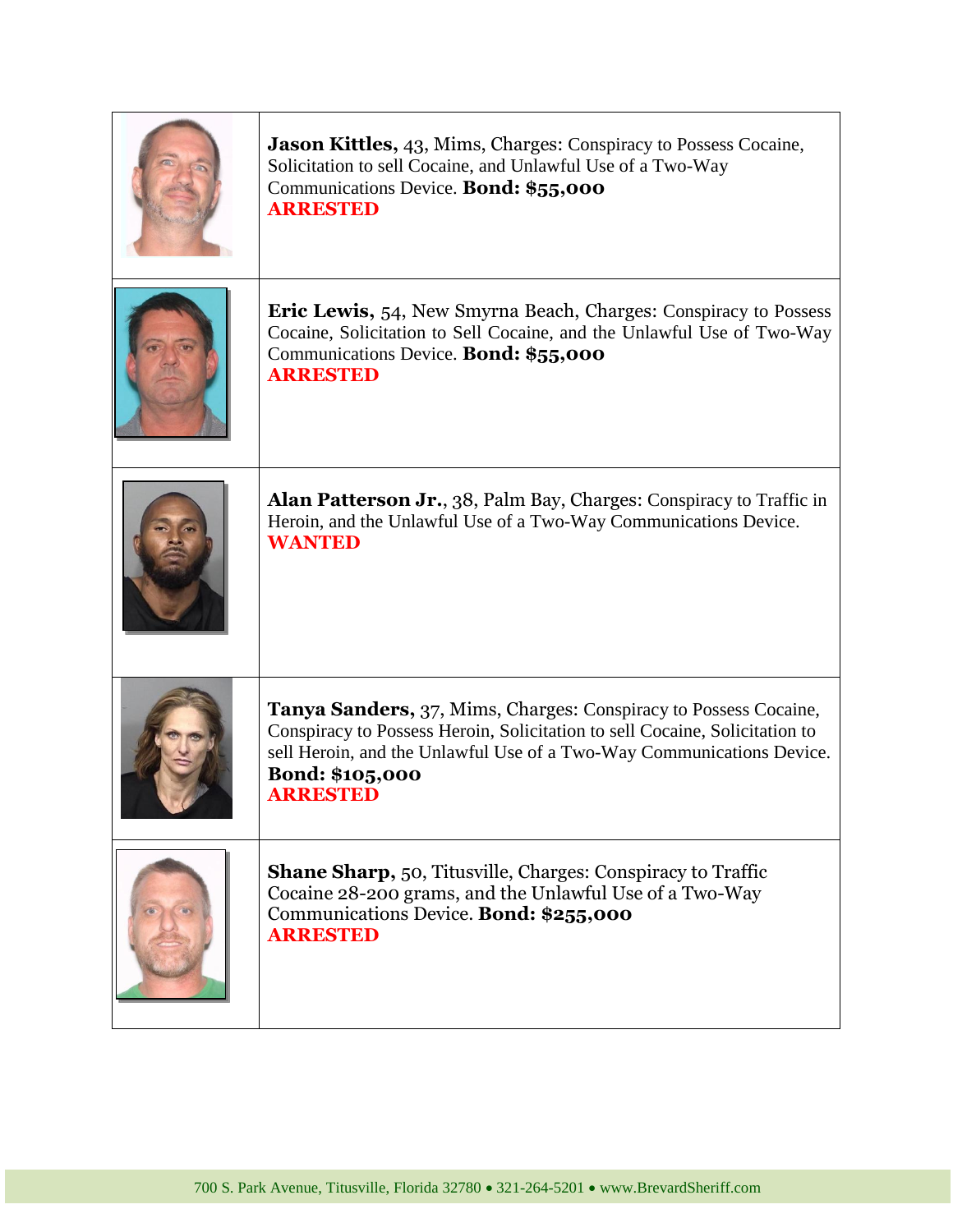| <b>April Smith, 50, Titusville, Charges: Conspiracy to Possess Cocaine,</b><br>Solicitation to sell Cocaine, and the Unlawful Use of a Two-Way<br><b>Communications Device.</b><br><b>WANTED</b>                                                                                                                                                                                                                                                    |
|-----------------------------------------------------------------------------------------------------------------------------------------------------------------------------------------------------------------------------------------------------------------------------------------------------------------------------------------------------------------------------------------------------------------------------------------------------|
| Jalen Stewart, 18, Mims, Charges: Racketeer Influenced and Corrupt<br>Organization, Conspiracy to Traffic in Cocaine, Conspiracy to Possess<br>Cocaine, Unlawful Use of a Two-Way Communications Device, Unlawful<br>Use of a Two-Way Communications Device, and Violation of Probation.<br>Bond: \$785,000<br><b>ARRESTED</b>                                                                                                                      |
| <b>Quantez Thompson</b> , 36, Cocoa, Charges: Conspiracy to Traffic<br>Cocaine, and the Unlawful Use of a Two-Way Communication Device.<br>Bond: \$255,000<br><b>ARRESTED</b>                                                                                                                                                                                                                                                                       |
| <b>Tyrone Turner, 42, Titusville, Charges: Conspiracy to Possess</b><br>Cocaine, Solicitation to sell Cocaine, and the Unlawful Use of a Two-Way<br>Communications Device. Bond \$220,000<br><b>ARRESTED</b>                                                                                                                                                                                                                                        |
| <b>Dexter Walker, 53, Titusville, Charges: Racketeer Influenced and</b><br>Corrupt Organization (RICO), Conspiracy to Possess Oxycodone,<br>Conspiracy to Possess Cocaine, Conspiracy to Possess Methamphetamine,<br>Conspiracy to Possess Heroin, Solicitation to Sell Heroin, Solicitation to<br>Sell Cocaine, Solicitation to Sell Methamphetamine, and the Unlawful Use<br>of Two-Way Communications Device. Bond: \$870,000<br><b>ARRESTED</b> |